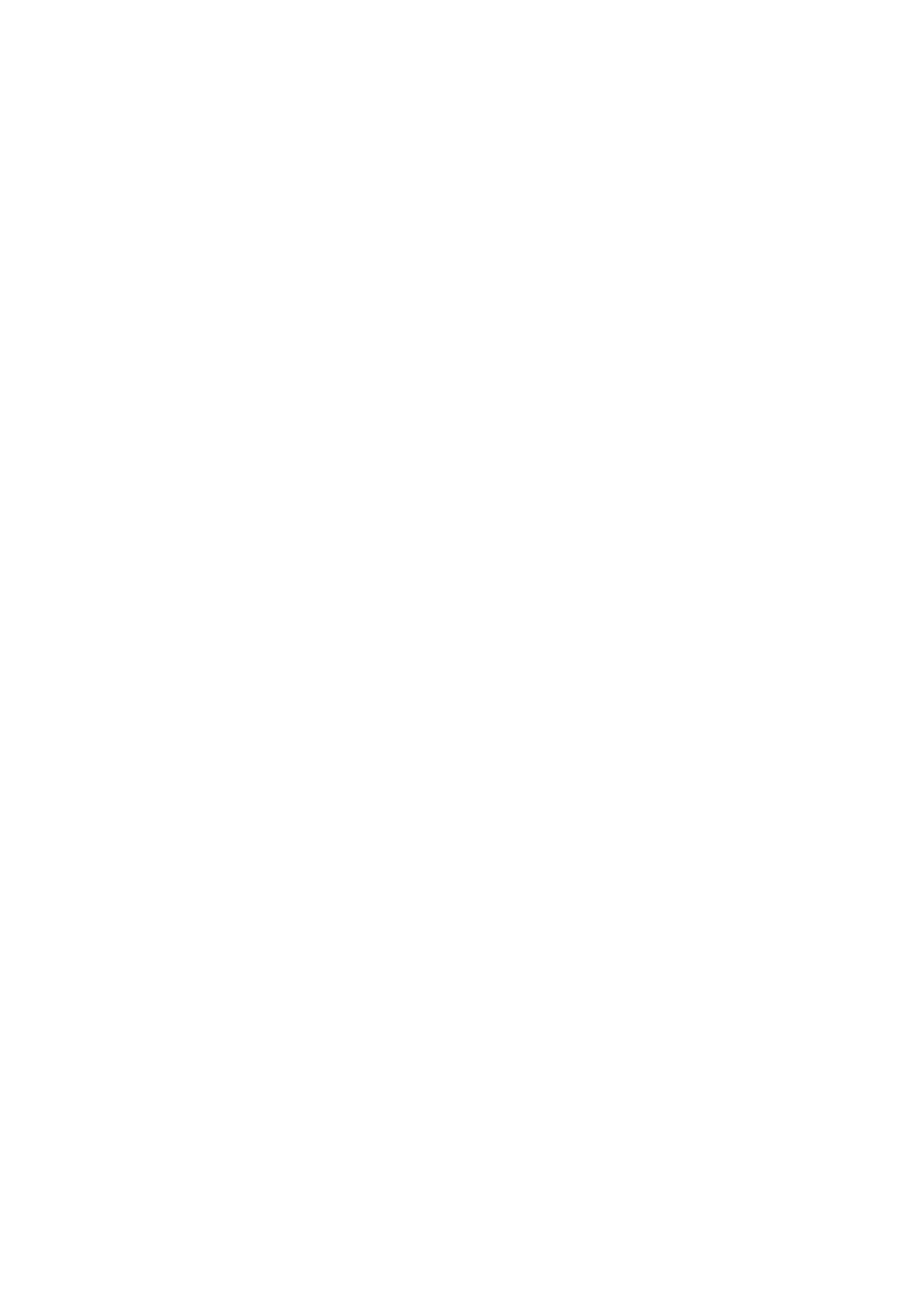#### **IMPRS ANARCHIE Winter School**

#### 9–11 February 2015, Wittenberg Leucorea, Collegienstraße 62

*All sessions will take place in the seminar room no. 10. If you are staying overnight at Leucorea, please check in at Kathrin Becker's office no. 0.33 (8:00- 16:30)*

# **Monday, 9th February 2015**

*Monday morning and Wednesday afternoon are reserved for a cultural programme*

| 14.00-14.15                             | <b>Welcome Address</b><br>François Bertemes, Chris Hann, Andreas Pečar,                                                                                                                                                                                                                                                              |
|-----------------------------------------|--------------------------------------------------------------------------------------------------------------------------------------------------------------------------------------------------------------------------------------------------------------------------------------------------------------------------------------|
| <b>Archaeology</b>                      |                                                                                                                                                                                                                                                                                                                                      |
| 14.15-15.00                             | <b>Alexander Herda</b> (Humboldt University Berlin)<br>Some Observations on Archaeology and Ancient Religion<br>Chair: Helga Bumke                                                                                                                                                                                                   |
| 15.00 - 15.15                           | Coffee break                                                                                                                                                                                                                                                                                                                         |
| $15.15 - 16.45$                         | <b>Juliane Tomesch</b><br>Egyptian elements in the Greco-Roman sepulchral culture outside of<br>Egypt<br>Chair: Tim Felix Grünewald<br>Supervisor: Helga Bumke                                                                                                                                                                       |
| $16.45 - 17.15$                         | Coffee break                                                                                                                                                                                                                                                                                                                         |
| 17.15-18.45                             | <b>Jan-Henrik Adrian Hartung</b><br>The Interior of Greek Temples in Archaic and Classical Times<br>Chair: Anja Lochner<br>Supervisor: Helga Bumke                                                                                                                                                                                   |
| 19.30                                   | Dinner (Brauhaus Wittenberg, Markt 6)                                                                                                                                                                                                                                                                                                |
| Tuesday, 10 <sup>th</sup> February 2015 |                                                                                                                                                                                                                                                                                                                                      |
| <b>Anthropology</b>                     |                                                                                                                                                                                                                                                                                                                                      |
| $8.30 - 9.15$                           | Gábor Vargyas (University of Pécs)<br>Ritual Technologies on the Move<br>Chair: Chris Hann                                                                                                                                                                                                                                           |
| $9.15 - 9.30$                           | Coffee break                                                                                                                                                                                                                                                                                                                         |
| $9.30 - 11.00$                          | Hoài Trần<br>Building a progressive culture imbued with national identity: Ritual<br>transformations and cultural heritage discourses among ethnic minorities<br>in the Vietnamese Central Highlands, and the politics of national identity<br>in late-socialist Vietnam<br>Chair: Simon Krause-Heiber<br>Supervisor: Kirsten Endres |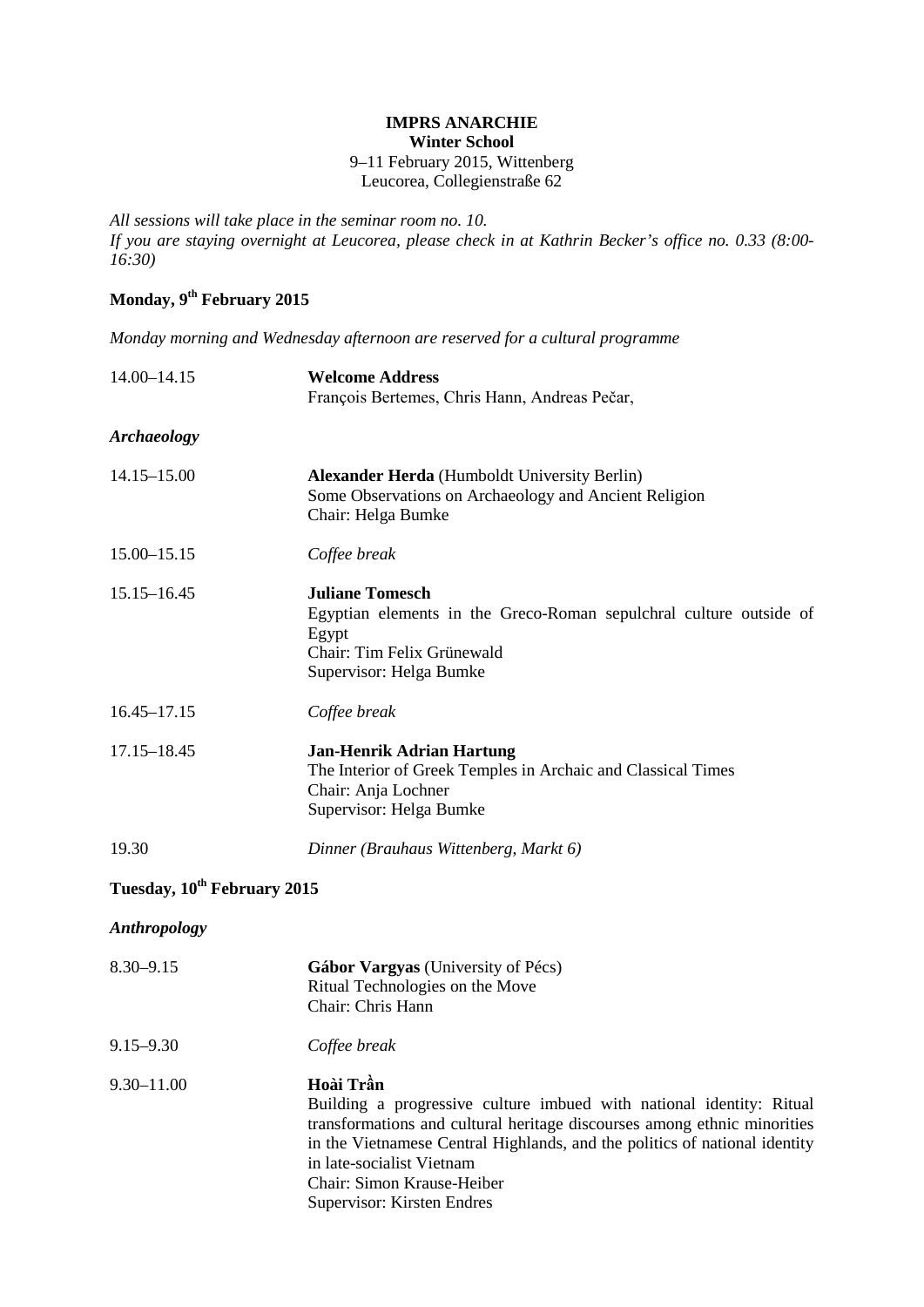| 11.00-11.15                               | Coffee break                                                                                                                                                                                                                        |
|-------------------------------------------|-------------------------------------------------------------------------------------------------------------------------------------------------------------------------------------------------------------------------------------|
| 11.15–12.45                               | Diána Vonnák<br>Haunting materialities: urban heritage and the aftermath of atheist<br>propaganda in contemporary Russia<br>Chair: Giuseppe Tateo<br>Supervisor: Chris Hann                                                         |
| 12.45-14.00                               | Lunch                                                                                                                                                                                                                               |
| 14.00-15.30                               | Elzyata Kuberlinova<br>Religion and Empire: Kalmyk Buddhism in late Tsarist Russia<br>Chair: Ditte Hiort<br>Supervisor: Dittmar Schorkowitz                                                                                         |
| 15.30-16.00                               | Coffee break                                                                                                                                                                                                                        |
| 16.00-17.30                               | <b>Meeting PhD students</b><br><b>Meeting Principal Faculty</b>                                                                                                                                                                     |
| 17.30-18.00                               | Coffee break                                                                                                                                                                                                                        |
| 18.00-19.30                               | <b>General Assembly</b> (PhD students + Principal Faculty)                                                                                                                                                                          |
| 20.00                                     | Dinner (Haus des Handwerks, Collegienstraße 53A)                                                                                                                                                                                    |
| Wednesday, 11 <sup>th</sup> February 2015 |                                                                                                                                                                                                                                     |
| <b>History</b>                            |                                                                                                                                                                                                                                     |
| 09.30-10.15                               | Kai Trampedach<br>Terrorism and Theocracy. On the Radical Resistance Movement Against<br>Roman Rule in Judaea<br>Chair: Stefan Pfeiffer                                                                                             |
| $10.15 - 10.30$                           | Coffee break                                                                                                                                                                                                                        |
| $10.30 - 12.00$                           | <b>Hans Goldenbaum</b><br>Contradictory encounters. Arab nationalists, Zionists and National<br>Socialism between the poles of 'religious' and 'secular' identity politics<br>Chair: Christian Mileta<br>Supervisor: Patrick Wagner |
| 12.00-13.30                               | Lunch                                                                                                                                                                                                                               |
| 13.30-15.00                               | <b>Maria Soledad Hernández Nieto</b><br>Inquisition and Images in Modern Spain: proceedings in Mexico and the<br>Canary Islands, ca. 1520-1700<br>Chair: Georg Fertig<br>Supervisor: Andreas Pečar                                  |
| 15.00-15.30                               | <b>Final Discussion</b><br>Chair: Christoph Brumann, Michael Müller                                                                                                                                                                 |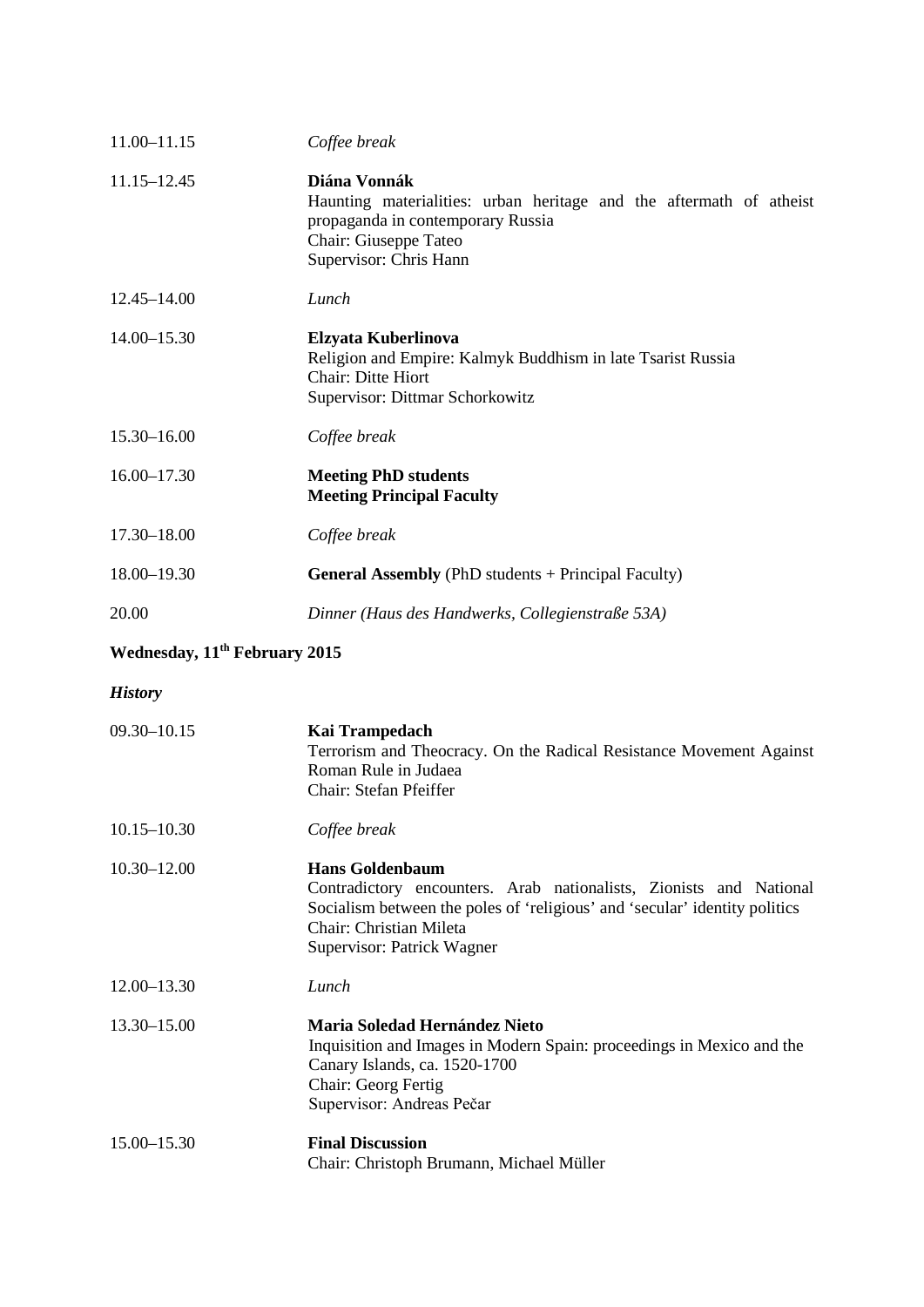#### **Juliane Tomesch**

#### **Egyptian elements in the Greco-Roman sepulchral culture outside of Egypt**

In the Hellenistic and Roman Imperial periods (last third  $4<sup>th</sup>$  cent. B.C. –  $3<sup>rd</sup>$  cent. A.D.), cults of Egyptian gods like Isis, Osiris, Sarapis, Harpokrates and Anubis were spread throughout the Mediterranean area and big parts of Europe. They have been identified by architectural remains of sanctuaries, altars, inscriptions, statues, jewellery and decorative elements. Different social classes and people with diverse ethnical background have participated in the worship of these gods, freedmen and persons of Greco-Oriental origin as well as Roman officials and others. We know of various priesthoods and further servants of the cults. Several feasts were celebrated to honour Isis and Osiris, and the mysteries of these two deities were of special importance. The most vivid description of these mysteries is given by the Latin author Apuleius  $(2<sup>nd</sup>$  cent. A.D.).

During these times of the distribution of Egyptian gods and their cults, Egyptian and Egyptianizing objects are also to be found in great numbers in contemporary funerary settings. My research project aims at the analysis of such archaeological finds within the Roman Empire. The term "Egyptian elements" used in the working title refers to items of Egyptian provenience as well as to objects and depictions which imitate the Egyptian style and iconography.

The city of Rome provides a great amount of Egyptian elements which once belonged to burials. For most of these, parallels can be found in the provinces of the Roman Empire.

The Egyptian objects and symbols used in the sepulchral culture throughout the Roman Empire can roughly be divided into three groups, which are not necessarily mutually exclusive to one another. For example, they can be testimonies for the participating of the dead person in the Greco-Roman cults of Egyptian deities. On several funerary altars, stelae and inscriptions, instruments of these cults, like the sistrum (a rattle) and the situla (a specific vessel), are rendered in relief, and depictions of worshippers dressed like Isis and holding such attributes occur likewise. Such images are also known from non-funerary contexts. Real sistra furthermore were part of the grave goods of some burials. Appropriate inscriptions sometimes inform about the social status of the deceased and their dedication to Egyptian gods, but we mostly lack information concerning the specific role they played in the cult.

Besides this, the Egyptian elements can attest a certain sharing of Egyptian after-life beliefs by people living beyond Egypt. Hints to this may be seen in funerary inscriptions which constitute a special formula with reference to an immortality granted by Osiris. This formula could furthermore go back to the very ancient Egyptian belief concerning the identification of the deceased with Osiris. In addition to that, several ushebtis have been found in burials, mainly in Gaul. These small mummiform figurines were specific funerary items of Egypt which should carry out agricultural tasks in the hereafter in place of the dead.

But there are also some Egyptian elements in the Roman sepulchral culture which owe their presence rather to the deceased's taste for Egyptian things than to his or her religious beliefs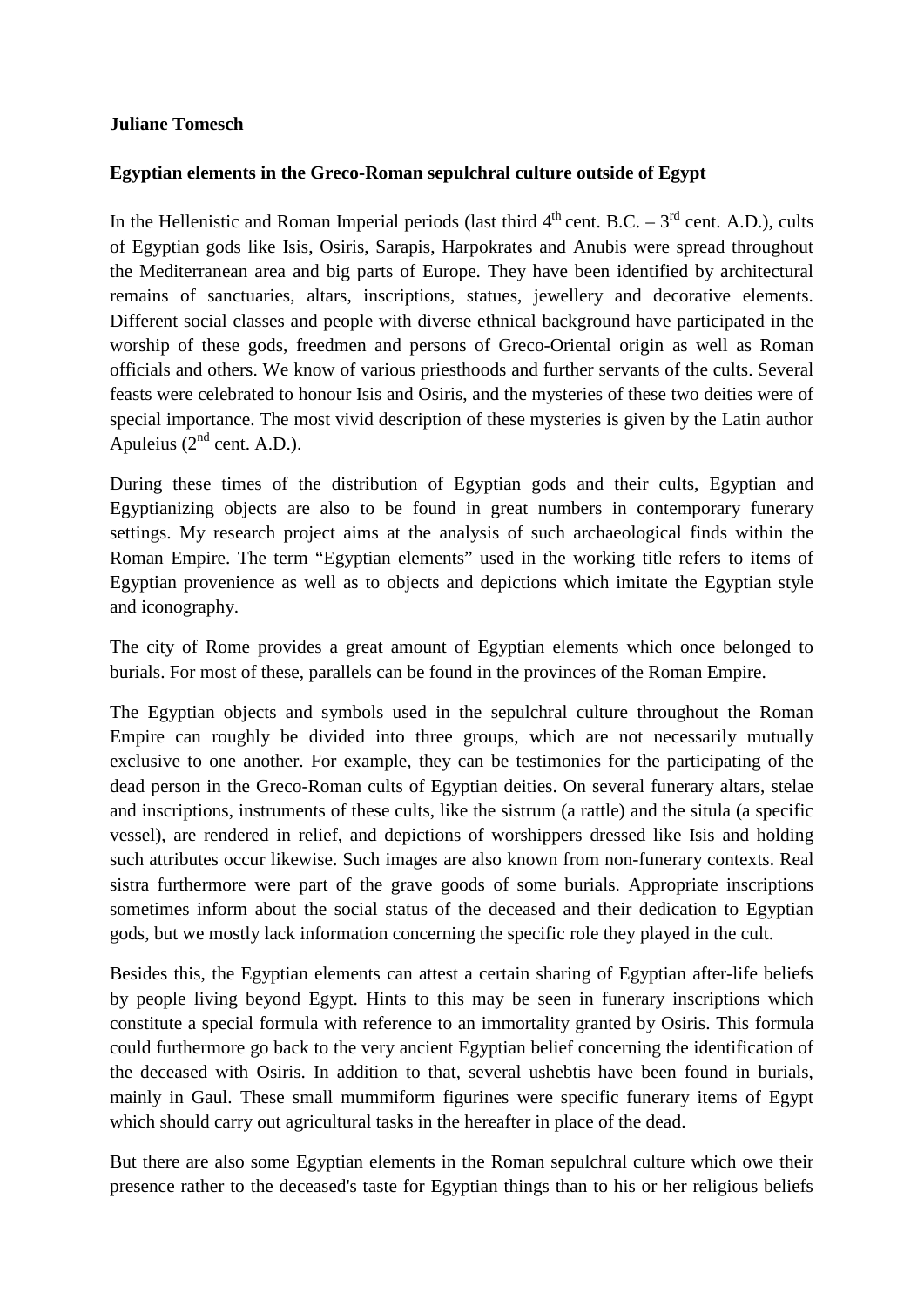connected to Egypt and its deities. The most famous and monumental example is the pyramid of Caius Cestius in Rome.

The task of my research project is to choose the most significant examples of frequent funerary items which are connected to Egypt and to identify them according to the mentioned categories. This will take us a step further in understanding the various religious beliefs and funerary cults within the Roman Empire.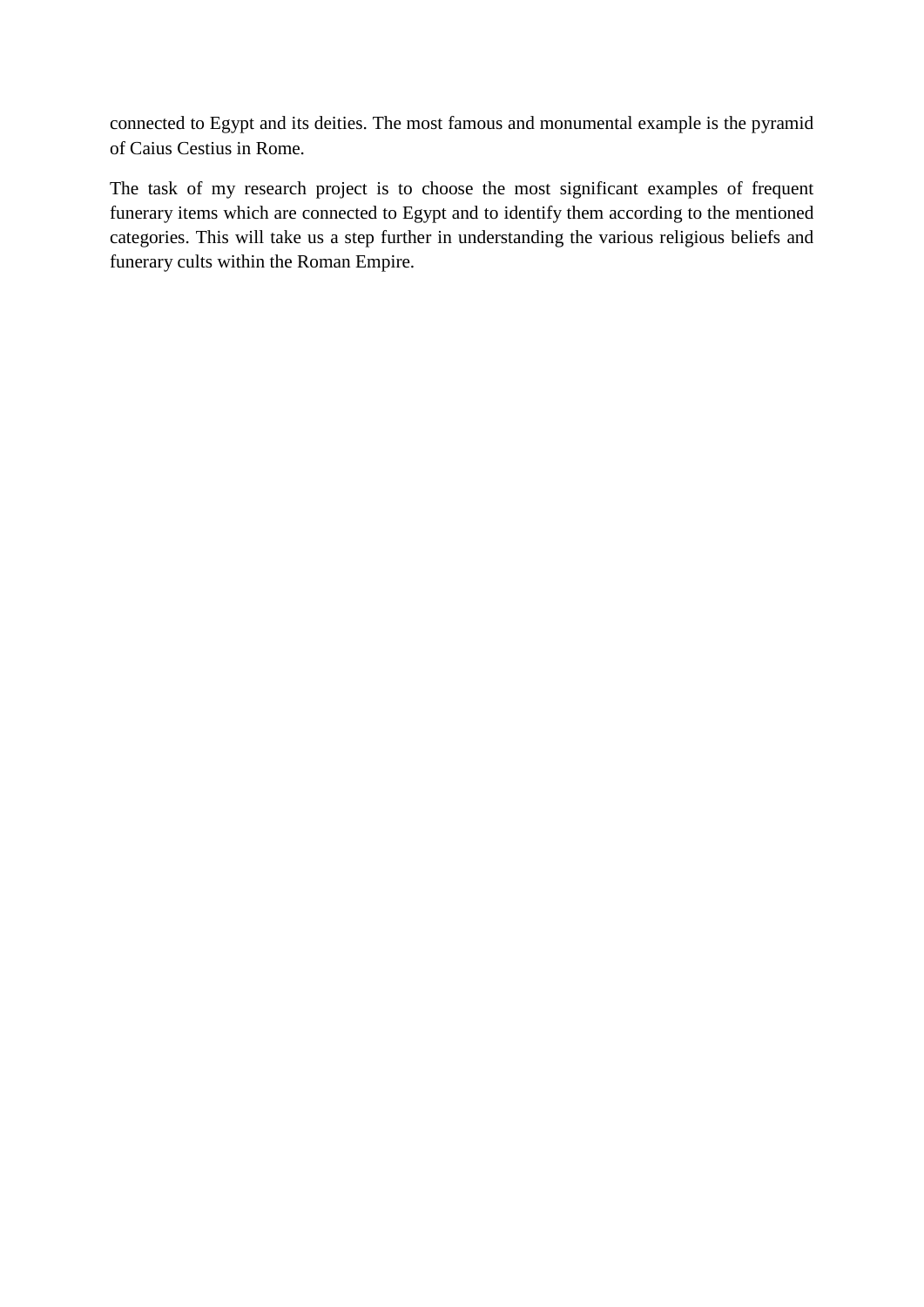#### **Jan-Henrik Hartung**

#### **The Interior of Greek Temples in Archaic and Classical Times**

The interiors of Greek temples have been explored far less than warranted if it is taken into consideration that their contents, the cult images, were the main reason for their construction. The Greeks erected their temples in symmetry and centricity as it is well known because until now it is the exterior which has received the most attention in Greek sacred architecture. The exterior was the face which the deity presented to the material world, so it was highly visible and functioned as a direct sign of the power and sacredness of the deity and the site. Exteriors of temples were clearly meant to be seen, and often stood isolated from other structures as entities in themselves, including only the altars to which they belonged. But while the outward appearance of Greek temples was important (also evidenced by the time spent on developing and documenting the perfection of the various orders), it should not be forgotten that much attention was lavished on the interiors as well.

Most scholarly research focus concerning temples, however, has been spent on temple ground plans and exterior superstructures, rather than on the interior behind these imposing facades and what they contained. This is partially due to the lack of ancient sources regarding the interior in contrast to those such as Vitruvius which are preoccupied with the perfection of the orders. Yet because of this, much of the individuality and regional characteristics of the temples themselves has been overlooked or ignored. A closer examination will reveal that no two temples were exactly alike, particularly in the design of their interiors, and that the interiors gradually received more attention, to the degree that a real tension was formed between the inner and outer spaces. As Robert Scranton has observed, "as to the interior, the sole limitation, prescribed by cult, was the general plan of the [temple]… Whatever the architect did with the interior, it had to be consistent with these limitations, but it appears that, in fact, he did feel and exploit a high degree the possibilities of spatial organization left to him" (R. Scranton, The interior design of Greek temples, AJA 50, 1946, 39). To figure out this richness in variety and its roots in different influences by former cults in the specific regions, my research will be focused chronologically in the archaic and classical times because it was then when the monumental sacred architecture in Greece arose and developed from earlier local cults. At this, the archaeological remains give some indication of the placing of the cult image, access restrictions (bars, barriers, grilles, and doors etc.), interior decoration (wall structure, ceilings, pavement, and paintings etc.) and equipment (votives, furniture etc.), and few inscriptions like inventory lists or building documents give an insight into the underlying work processes or equipment features.

The presentation shows some aspects of the development and diversity of early Greek interior temple architecture by examples like cult images, barriers or lighting.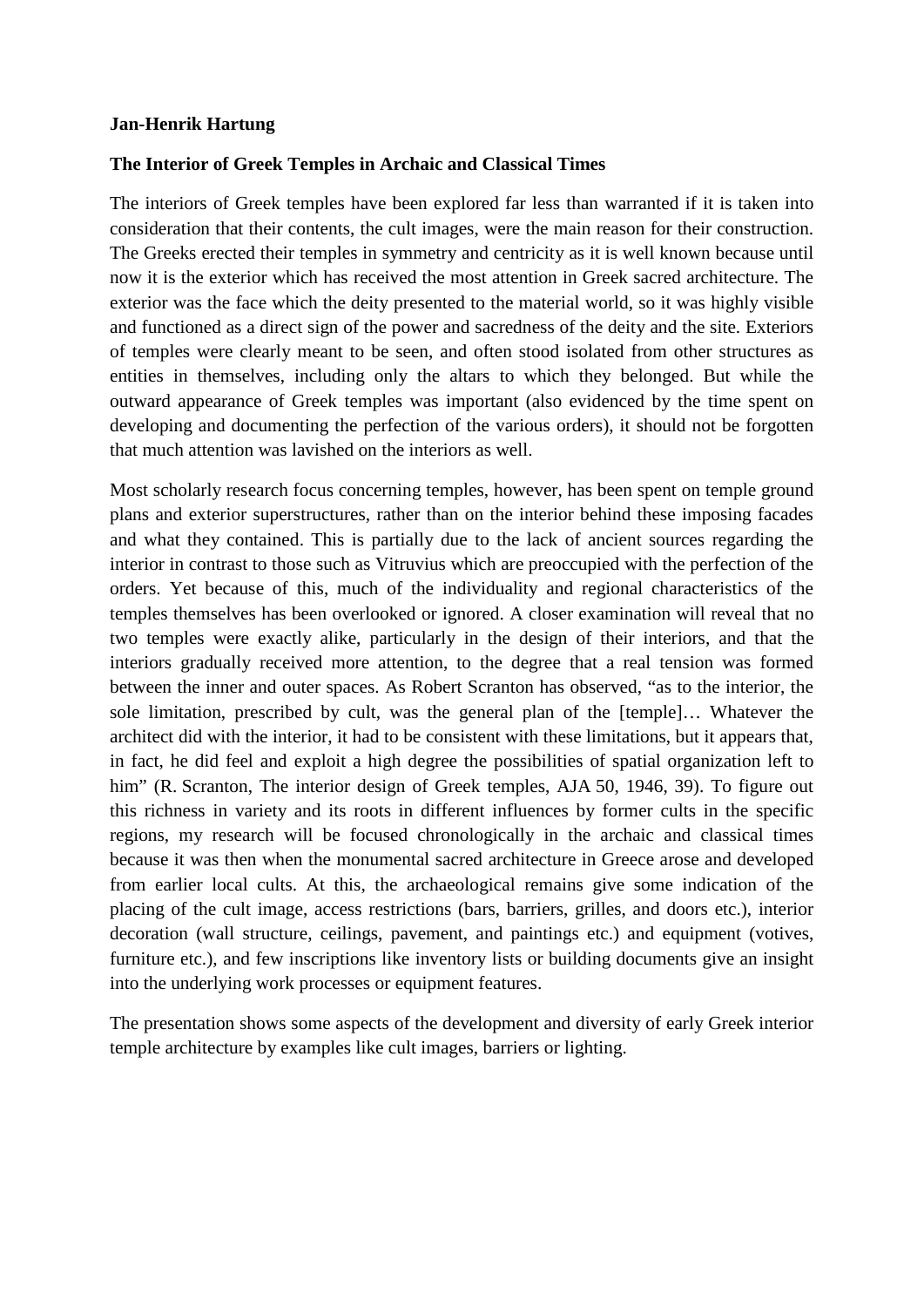## **Trần Hoài**

## **"Building a progressive culture imbued with national identity": Ritual transformations and cultural heritage discourses among ethnic minorities in the Central Highlands in late socialist Vietnam.**

My research project will explore the changes and the roles of rituals and local heritage of the ethnic minorities in the Central Highlands in the process of nation-state formation of Vietnam during the late socialist period.

On 25 November 2005, "The Space of Gong Culture" of the ethnic minority groups in Vietnam's Central Highlands was inscribed on the List of World's Intangible Cultural Heritage. It denotes a "cultural space" that in the past used to be seen as "primitive". "wasteful", and "backward" from the perspective of the central state. In contrast, local ritual practices can now be regarded as a valuable "heritage item" in a rich and unified Vietnamese culture imbued with national identity. It is such the way which, "nationally, the politics of heritage help establish political legitimacy for Vietnam's post-socialist Communist regime" (Salemink 2013: 158-159).

Various studies have voiced a critical view on impacts of the government's cultural and political policies on the cultural practices of the ethnic minorities. Salemink (2013), for example, called official politics of national identity and cultural heritage a "process of cultural appropriation", where the cultures of ethnic minorities are no longer considered "culture carriers", to use UNESCO's term, but become a kind of property. As Salemink (2013: 169) puts it: "[…] particular cultural practices are taken out of context, re-interpreted and repackaged by cultural 'outsiders,' and presented to an out-side audience as 'authentic heritage' which should be preserved and revitalized". McElwee (2008:188) also suggests that what is titled "preservation of the ethnic cultures" actually has to fall in line with the overall cultural policies of the government. Specifically, it is known as "*selective preservation"* (Evans 1985; Salemink 2000) in which "the cultural practices are singled out for preservation and presentation" (Salemink: 2000:141; see as well Endres 1999). For example, the ritual gong music was separated from the ritual context of buffalo sacrifice (Fjelstad and Nguyễn Thị Hiền 2006; Lê Hồng Lý et al. 2010).

My research focuses on changes in the religious and ritual life of the ethnic minority people in Central Highlands of Vietnam. The question arises in how far the rituals are interpreted and perceived locally as both cultural and economic value. I will also explore the question how the ethnic minorities participate in the process of selection and interpretation of specific cultural elements as part of an overall Vietnamese cultural heritage in the context of the government's politics of national identity. By this research, I avoid looking at the minorities from victimized and passive position. Instead, I will adopt the ethnic minorities' perspective to investigate their cultural and economic strategies in practicing the rites.

With that approach, this research will explore the relation between the minorities and the local authorities in practicing and transforming the minorities' cultural ritual cycle and the use of heritage in the process of nation-state formation of Vietnam during the late socialist period.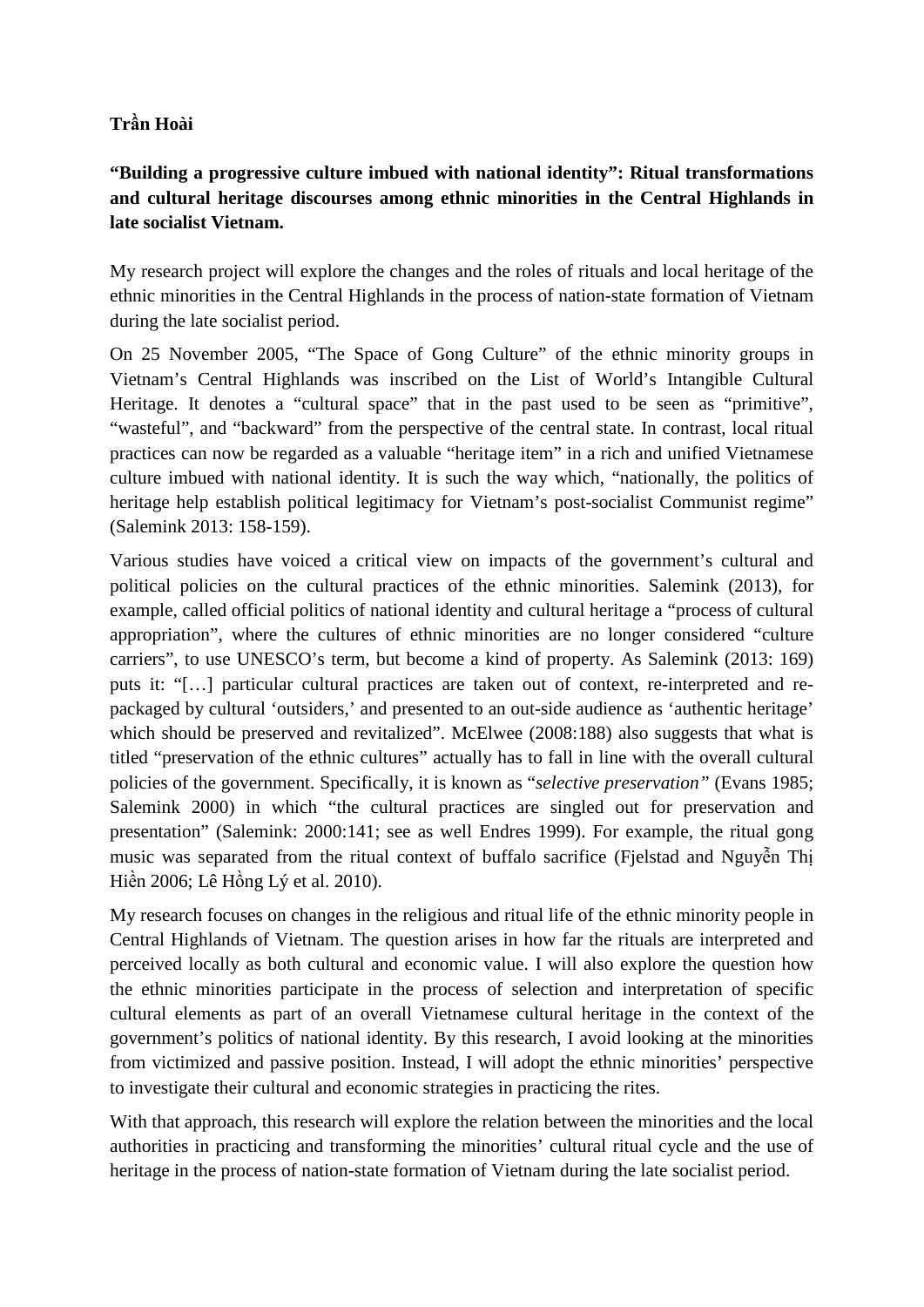#### **References**

- Endres, Kirsten W. 1999. "Culturalizing Politics: doi moi and the Restructuring of Ritual in Contemporary Rural Vietnam" in *Vietnamese Village in Transition: Background and Consequences of Reform Policies in Rural Vietnam*. Bernhard Dahm and Vincent J. Houben (eds.), 197-221. Passau: Department of Southeast Asian Studies, Passau University.
- Evans, Grant. 1985. "Vietnamese Communist Anthropology", *Canberra Anthropology* 8 (1&2): 116-147.
- Fjelstad, Karen and Nguyen Thi Hien. 2006. "Introduction" in *Possessed by the Spirits: Mediumship in Contemporary Vietnamese Communities*. Karen Fjelstad and Nguyen Thi Hien (eds.), 7-17. Ithaca: Southeast Asia Program Publications.
- Lê Hồng Lý, Đào Thế Đức, Nguyễn Thị Hiền, Hoàng Cầm. 2010. "The roles of cultural practice environment in heritage conservation: Lessons from the conservation projects for gongs and *nha nhac* music" [*Vai trò của*  môi trường thực hành văn hóa trong việc bảo tồn di sản: Bài học từ các dự án bảo tồn di sản cồng chiêng *và nhã nhạc*] in Conference "Preserving and promoting traditional festivals in Vietnamese contemporary society" [*Bảo tồn và phát huy lễ hội cổ truyền trong xã hội Việt Nam đương đại*], Hà Nội: Viện Văn hóa Nghệ thuật Việt Nam 19-20 April 2010.
- McElwee, Pamela D. 2004. "Becoming Socialist or Becoming Kinh? Government Policies for Ethnic Minorities in the Socialist Republic of Vietnam" in *Civilizing the Margins: Southeast Asia Government policies for the Development of Minorities*, Duncan, C. (ed.) 182-213. Ithaca and London: Cornell University Press.
- Salemink, Oscar. 2000. "Sedentarization and Selective Preservation among the Montagnards in the Vietnamese Central Highlands" in *Turbulent Times and Enduring Peoples: Mountain Minorities in the South-East Asian Massif*. Michaud, Jean (ed.), 124-148. Richmond: Curzon.
- Salemink, Oscar. 2013. "Appropriating culture : The politics of intangible cultural heritage in Vietnam" in *State, Society and the Market in Contemporary Vietnam: Property, power and values* Hue-Tam Ho Tai and Mark Sidel (eds.), 158-180. New York: Routledge.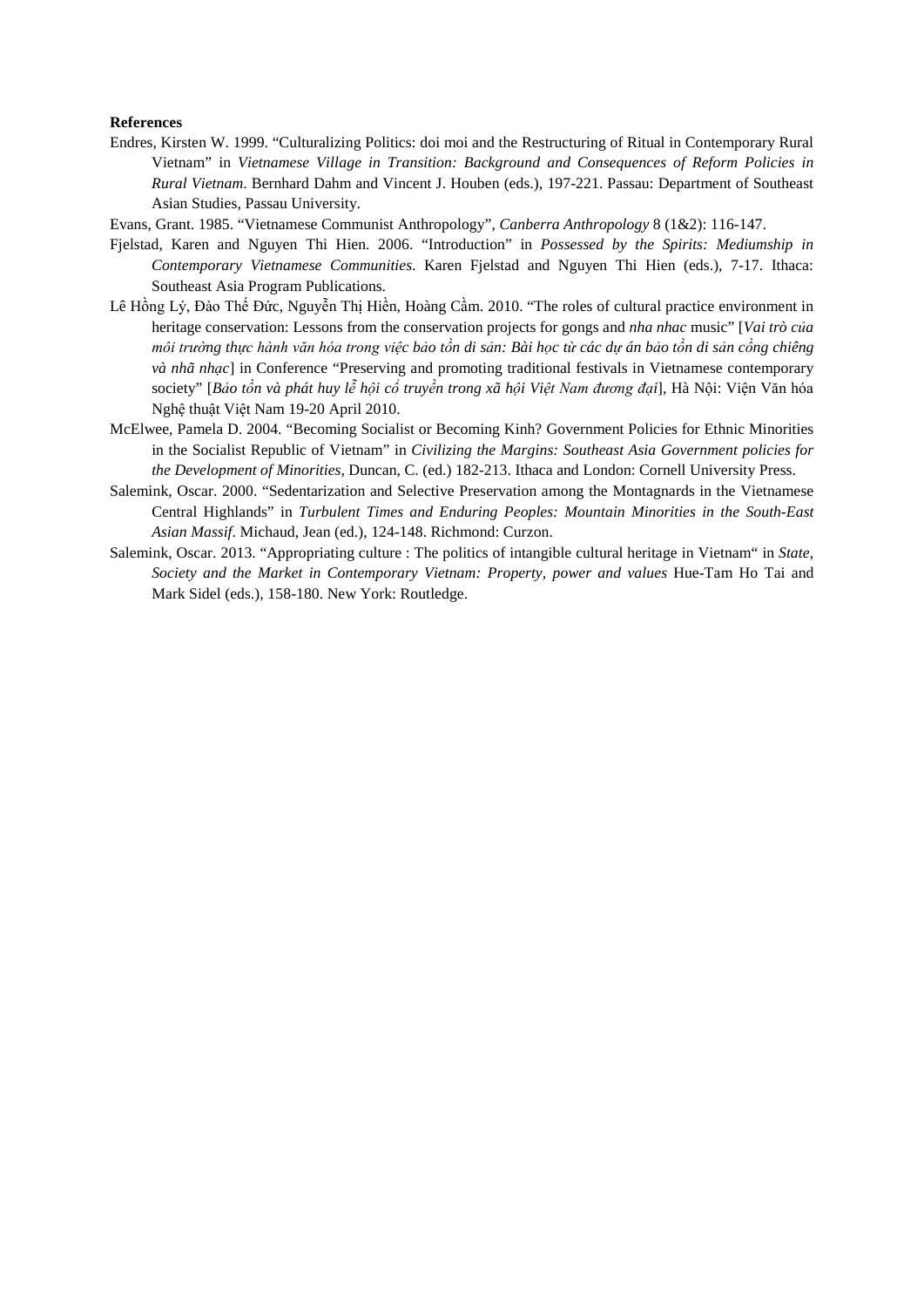#### **Diána Vonnák**

#### **Building Changes: Heritage, Planned Social Change and Resistance in Lviv**

Complex entities, like cities pose many challenges for anthropological investigation. Being composed of hugely diverse elements cities allow and restrain certain forms of actions, often invisibly. They also become test sites for all-encompassing goals of governance and policy making – intentionally designed experiments of planned social change. The talk will give an overview of my field site, Lviv, a city where many different political regimes aimed to enhance social change through changing the function and layout of historic architecture. Using two desecrated churches, which are both currently functioning museums as focus points I will outline how Austrian and, subsequently, Soviet forced secularisation played out in the city. I will also sketch out how historical baggage and the need of innovation is balanced in the management of buildings in the contemporary Ukrainian context.

This ethno-historical vignette will serve as a basis to trace out the broad theoretical questions at stake. I will situate my research in the contemporary debates both geographically and theoretically. On the level of ethnographic particularities I show how the project links into studies of Ukrainian nation building and those of post-socialist heritage and urbanity in its aim to treat the realm of policy and materiality together, in dialogue. On a more general, theoretical level I try to contribute to understandings of large-scale social engineering as it is realised in everyday contexts. Finally I will propose that the notion of teleology might be helpful in theorising the direct impact architecture and material surroundings have on social relationships.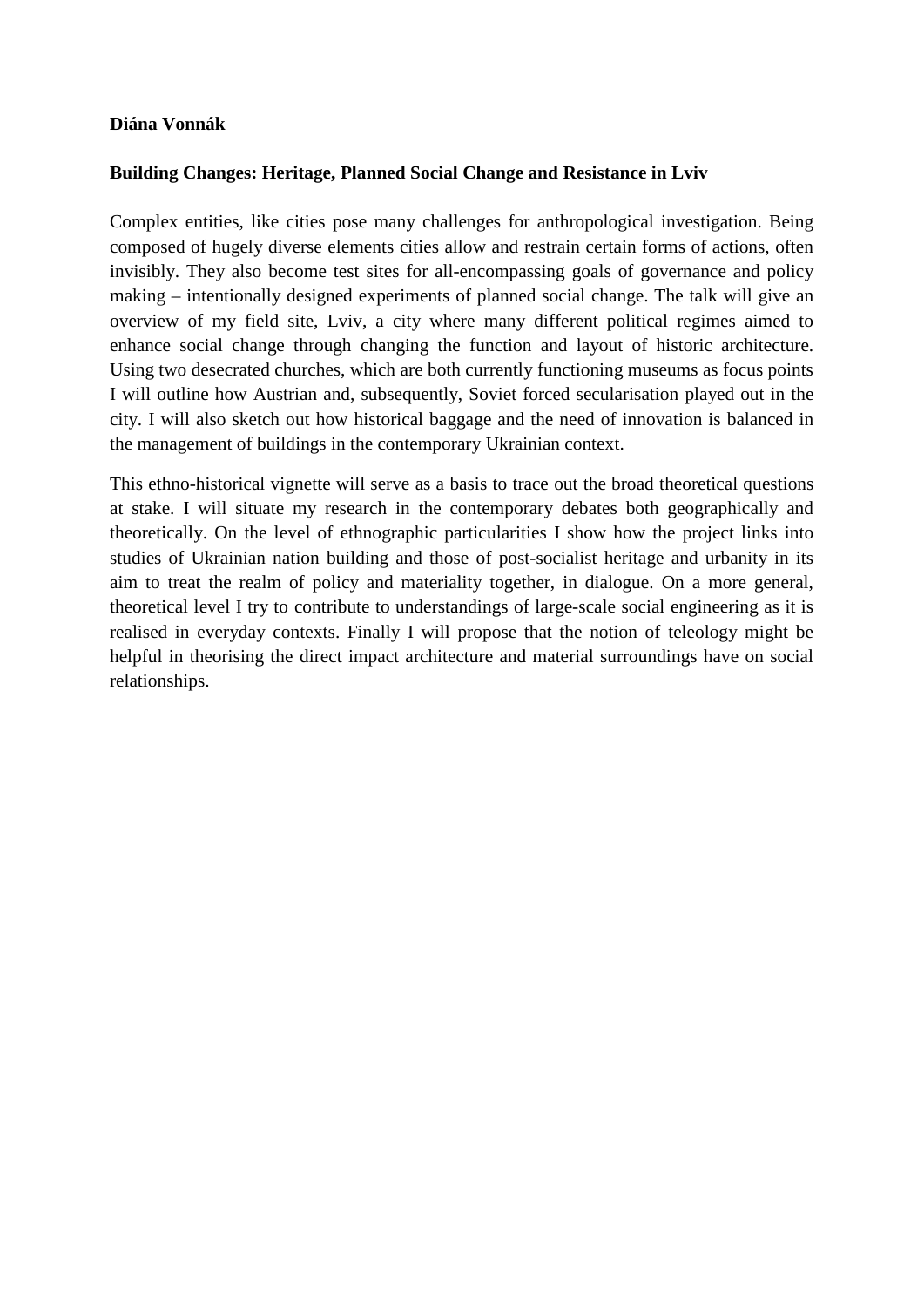#### **Elzyata Kuberlinova**

#### **Religion and Empire: Kalmyk Buddhism in later Tsarist Russia**

The Russian empire was a multiethnic state, which population varied greatly in culture, language, and religion. In the second quarter of the nineteenth century Russia's policies towards religious and ethnic minorities changed from *veroterpimost*' ("religious tolerance") to greater homogenization and Russification (a form of cultural assimilation into Russian language and culture). The new key ideology for managing the empire's diversity was the doctrine of Official Nationality (1833) with its three pillars Orthodoxy (the Orthodox Christianity and state's protection of the Orthodox Church), Autocracy (unconditional loyalty to the Russian emperor), Nationality (dominance of Russian nationality and Russian culture).

The project addresses the question of how the Russian empire dealt with its religious minorities and tried to integrate its non-Orthodox subjects in the imperial order after the doctrine of Official Nationality established itself as dominant in government circles and the mere existence of the diversity itself was perceived as a challenge to the political stability of the state and to the power of its official religion – Orthodox Christianity.

This dissertation will study the fate of the Kalmyk Buddhism in Russia through the paradigm of the Russian state's policies that concern the functioning of Kalmyk Buddhist institutions, and how Kalmyk Buddhist clergy perceived and responded to Russian involvement into its religious affairs. The main goal is to explore the role and responses of Kalmyk Buddhist clergy to the policies of integration and Russification employed by the Russian government and the Orthodox Church from 1833 until the end of the empire.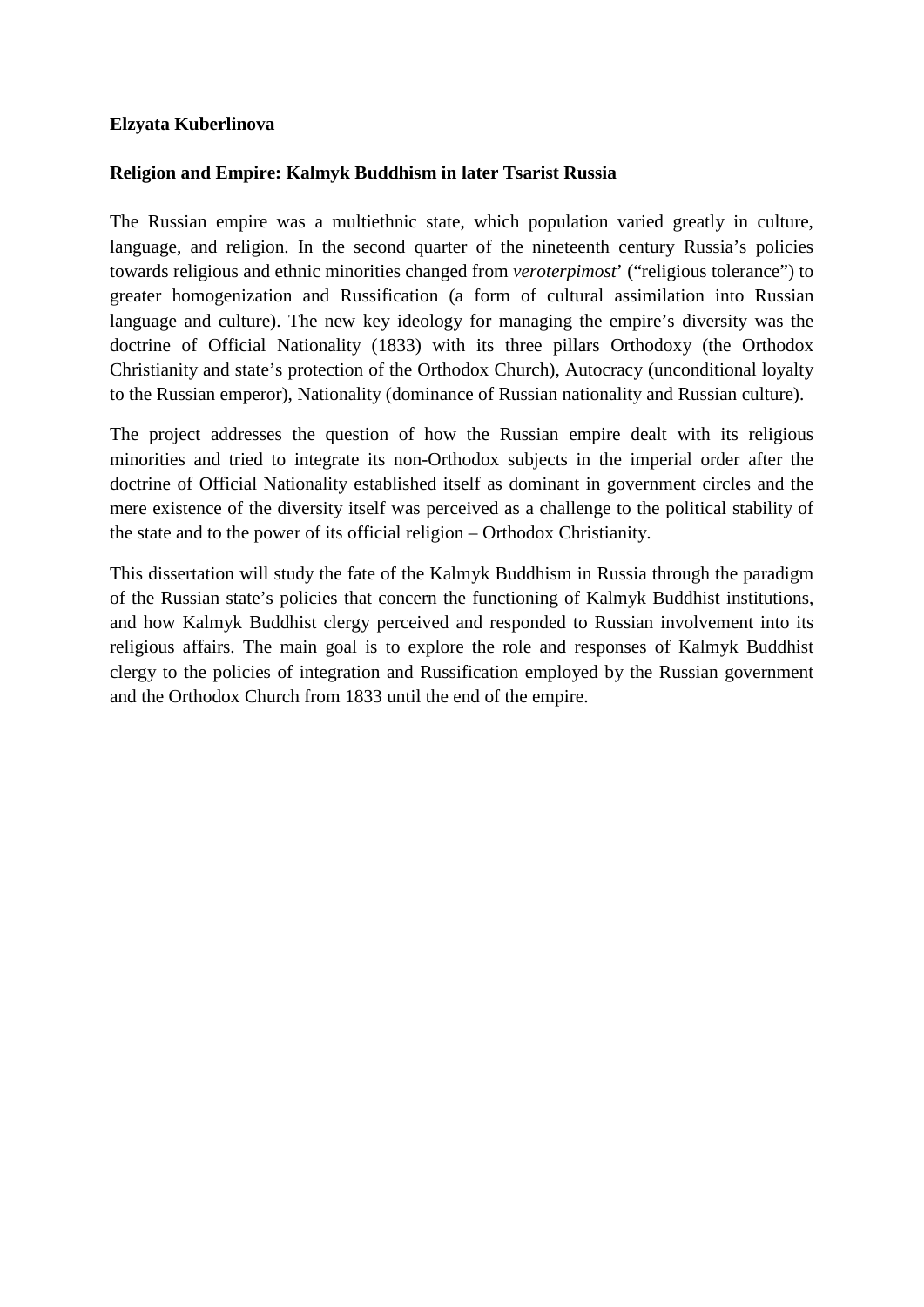#### **Hans Goldenbaum**

## **Contradictory encounters. Arab nationalists and Zionists between pragmatism and religious and secular identity politics, 1930-1947**

The project aims to deal with the contacts between Arab nationalists and Zionist activists during the 1930s and 1940s between the competing poles of nationalist discourses and identity politics – secular or islamized. The discursive and personal encounters between Arab nationalists and Zionists, that took place against the background of a critical process of societal transformation and under colonial conditions, point to the ambivalence and complexity of their 'entangled histories', histories that are concealed behind post-1948 narratives both in national and international historiography.

### **Beyond teleology – Change of paradigm**

The history of Zionism and Arab nationalism is known to be one of conflict, rejection, exclusion and violence. It is a history of failed negotiations, missed chances and opportunities, indeed, of mutually exclusive political projects. The history of encounters between 'Arabs' and 'Zionists' (themselves 'Ottoman', 'Arab' or 'European') is told from the post-1948 perspective, with wars and terror, Settlement policies after 1967 or the massive effectiveness of modern anti-Semitism in the Arab world in mind. The latter serve as the *explanans* for a retrospectively assumed history of conflict between two homogenous warring groups. To get closer to the actual history, it is necessary to approach the sources without this bias and to understand the reality that is to be traced as an open one – as it was understood by the actors behind and in the sources.

It should also advance our knowledge to abandon the great retrospective narrative of (failed) negotiations and turn our attention to the everyday sphere, to informational contacts, shortterm dealings, the vague and ambiguous, which until now have never been the focus of interest, with the relevant sources rarely being used and scrutinized. By shifting focus, we might get a better picture of the nature of the encounter between the 'sides', of their expectations and perceptions and of their pragmatism.

#### **Sources and questions**

The main source collection used in the first stage of research can be traced to Eliyahu Sasson, head of the Arab department in the Political department of the "Jewish Agency". The collection contains reports on and minutes of meetings and discussions with dozens of Arab politicians, editors or entrepreneurs. The archived files of the department also contain hundreds of reports on positions and plans, relations and networks of Arab actors. In a second stage, public discursive traces of some of these figures are to be searched for in sources that can be attributed to the Arab political public sphere (newspaper articles, speeches, pamphlets, books). The research will focus on the Arab actors. Leading questions of the research will be: What were the interests that brought about the meetings? How was the own collective conceptualized? Is an argumentation based on a 'community of language and history' or rather on a 'religious collective'? Are both concepts intertwined? Do secular political contents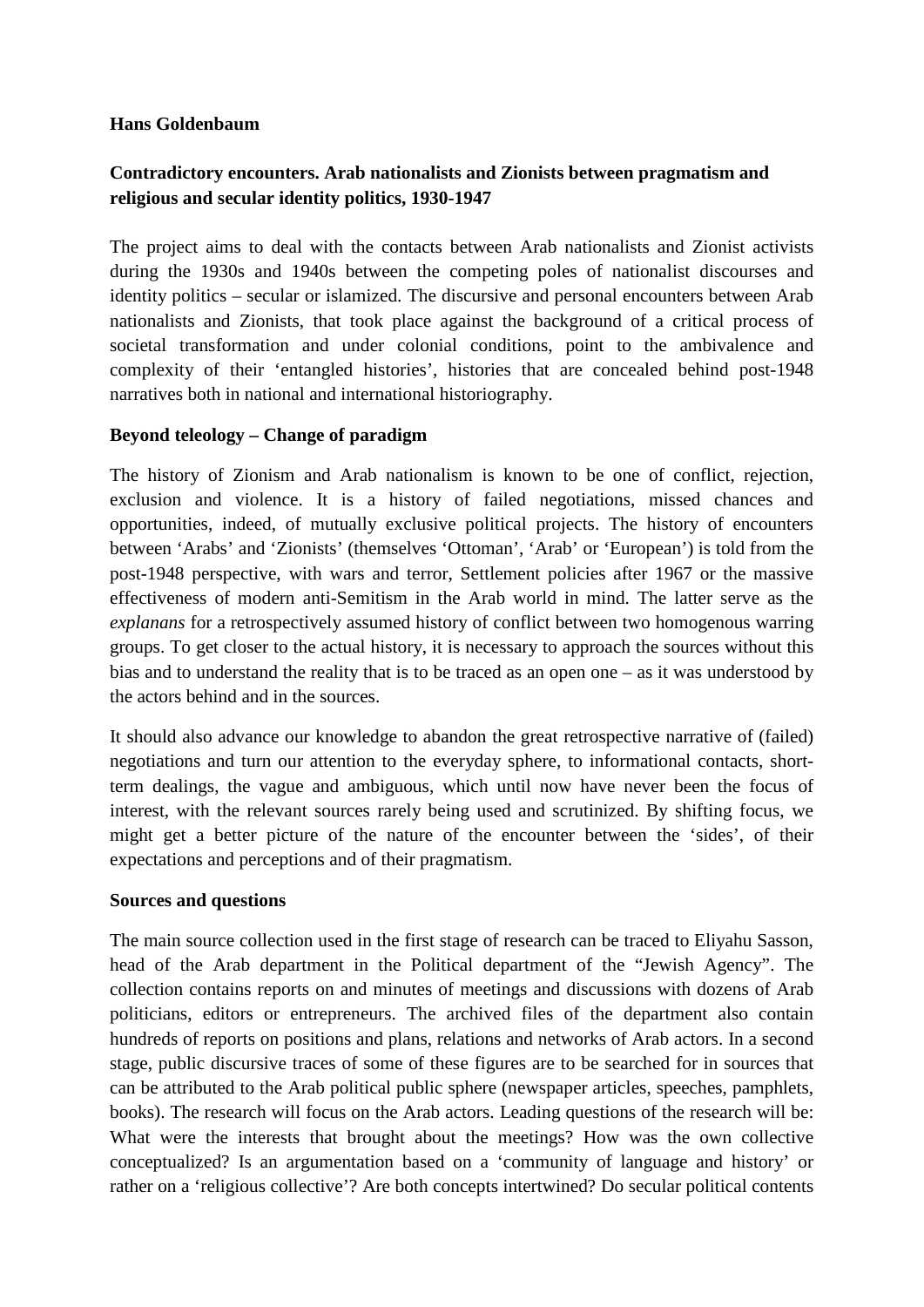or identity politics appear in a religious form? Is there an overlap in regard to interests or argumentation? What kind of references to 'the other' can be found in publications and speeches? What kind of self-representation was the legitimization of their own national struggle (as an 'Arab', 'Arab-Muslim' or 'Muslim' nation, compared to 'Jewish nation') based on? Does everyday pragmatism at times subvert such categorizations? And also: Is it possible to get closer to the genesis of Arab modern anti-Semitism (that is often falsely classified as traditional and rooted in Islamic tradition)?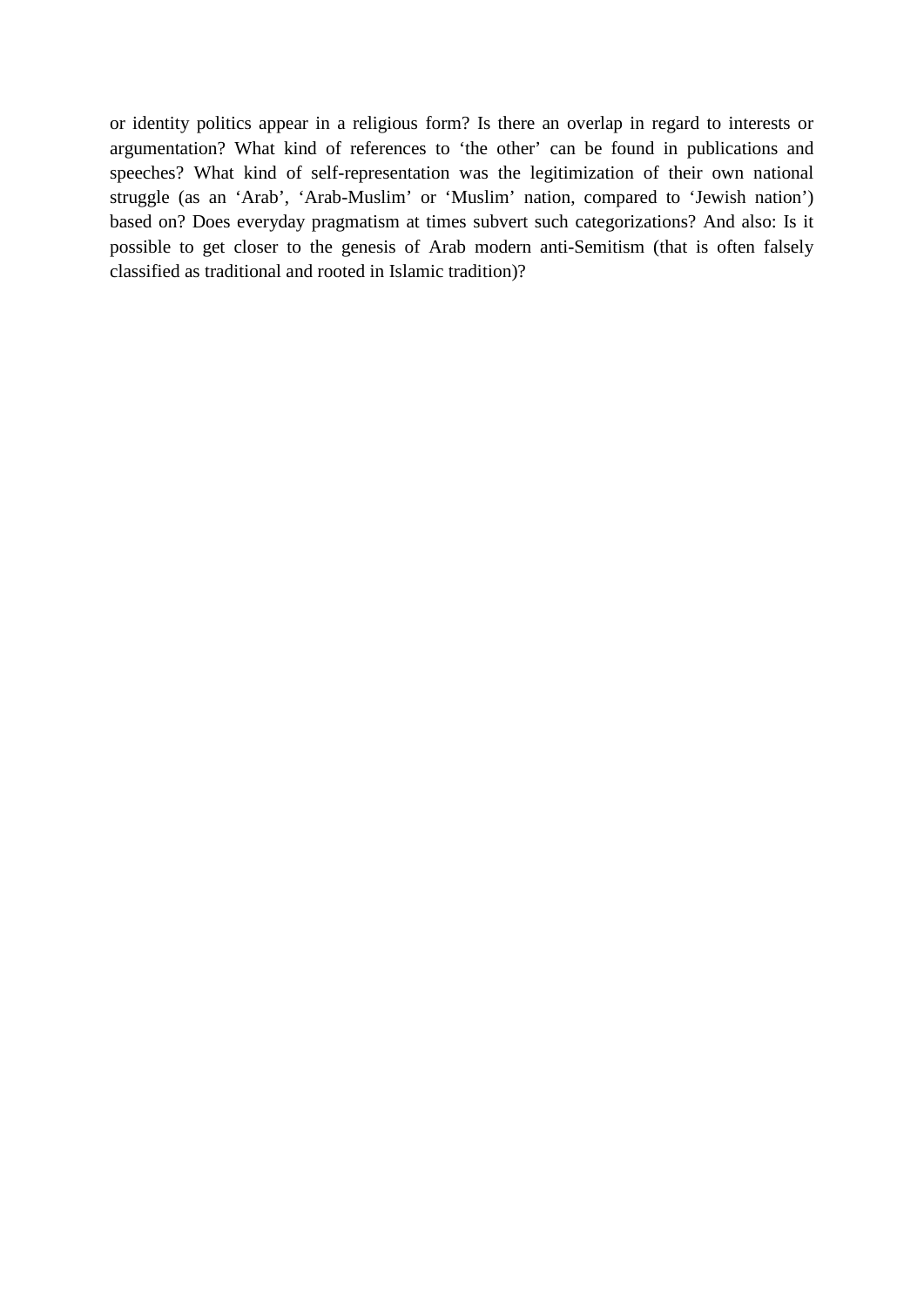#### **María Soledad Hernández Nieto**

### **Inquisition and Images in Early Modern Spain. Proceedings in Mexico and the Canary Islands, ca. 1520-1700**

The Spanish Inquisition was founded in 1478 with the aim of ending *criptojudaism*. Through the bull *Exigit sincerae devotionis affectus* the pope Sixtus IV granted the Catholic Monarchs, Isabella of Castile and Ferdinand of Aragon, the privilege to appoint inquisitors in their kingdoms. Unlike the medieval inquisition, itinerant and under the direct control of the Papacy, the Holy Office in Spain was developed as a permanent institution, integrated into the monarchy's polysynodal structure. An extensive network of district tribunals provided a basis for the territorial implementation of the only royal institution with a common jurisdiction throughout the main Hispanic domains. Between Church and State, the Inquisition became a privileged instrument of political action, leading the process of attempting to impose religious uniformity that erected the Catholic faith as the key social unifying element, the foundation for a collective identity.

The outbreak of the Protestant Reformation gave new impetus to an organization that began to show signs of exhaustion. Under the threat of a foreign ideological invasion the Inquisition was provided with new functions, expanding its powers to censorship of written texts and images. Moreover, the reformist leaders, in their attempt to approach a primitive Christianity free from corruption and unnecessary formalities, redefined the role of the religious image. The denial of the cult of images is accompanied by all sorts of signs of hostility and contempt. The Catholic Church reaffirmed in the Council of Trent (1545-1563) the cult of the sacred images and their teaching and mediating functions, affirming the representations of Christ, the Virgin and the saints as a fundamental tool in its evangelizing strategy. This controversy, while causing profound changes in representation, drove divergent ways of reacting to the image. In this context of religious division, the image acted as a decisive element of differentiation between Catholics and Protestants.

Studies linking Inquisition and image have focused on the analysis of the various representations projected by an institution that developed much of its activity in secret. The Inquisition is perhaps one of the darkest chapters in the history of Catholicism, as well as one of the pillars of the so-called Spanish Black Legend. The strength of its own image and the viscerality of the statements have often constituted an obstacle to real knowledge of the Inquisition's operation. The ideological positions of the nineteenth-century cultural debate fortunately have been overcome. It is time thus to frame the old question in a new way: instead of asking about the role of the institution in the development of the arts in Spain – a question aimed at elucidating the origin of the thematic and stylistic peculiarities of the Spanish Baroque – we should consider the Inquisition's impact on the visual culture of its contemporaries.

This project is hence directed to exceed the limits imposed by the traditional iconographical approach and extent the focus to social conventions around these cultural objects. Recent research using inquisitorial records has indicated the prominence of the image in manifestations of external religiosity. Inquisitorial proceedings constituted a remarkable fount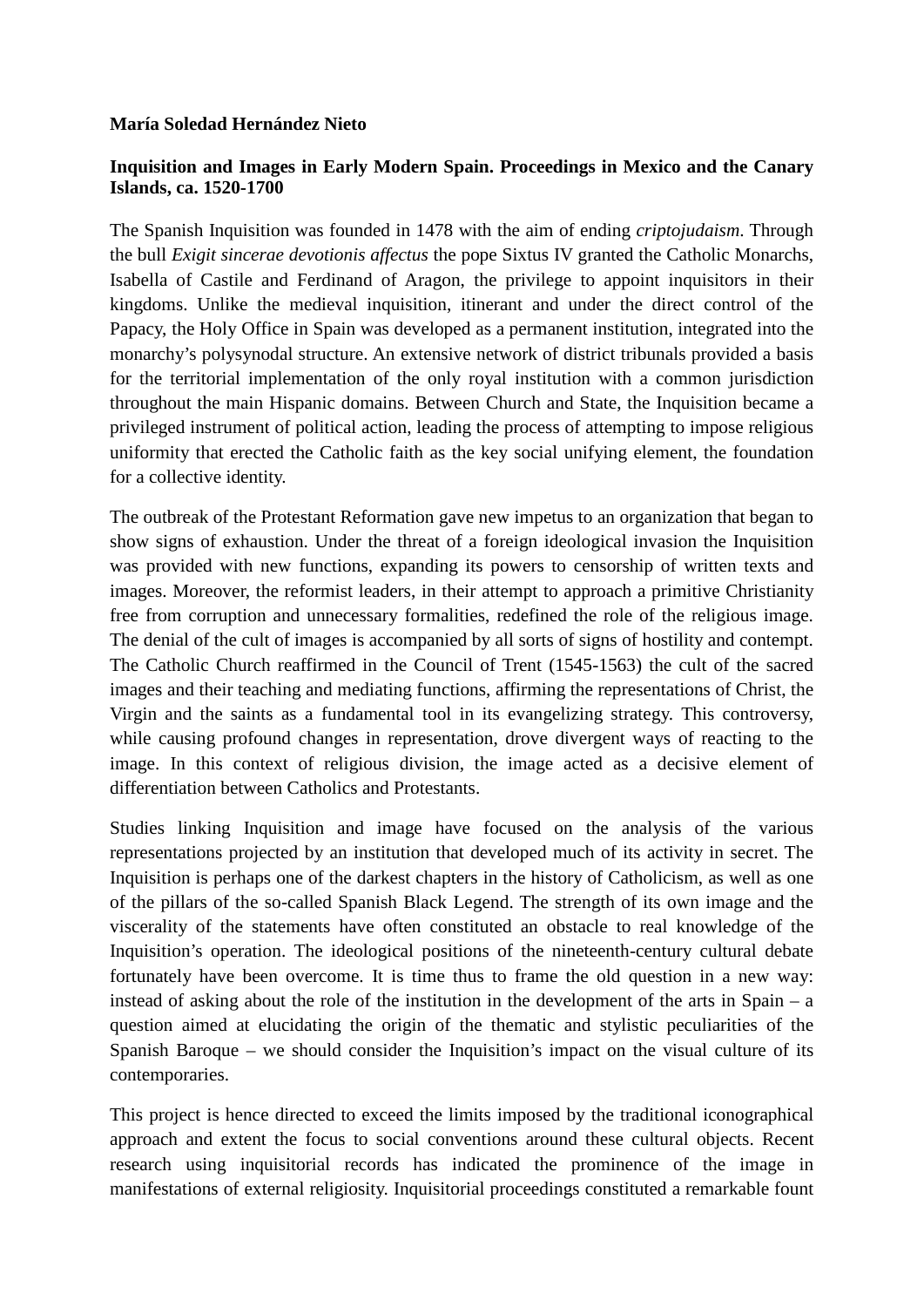of knowledge on the content, the significance and the use of images in Early Modern Spain. By examining these sources I want to trace the role played by the image as an identity marker in this temporal and spatial framework, after Protestant reformers questioned its efficacy, as well as the Inquisition's agency in this process.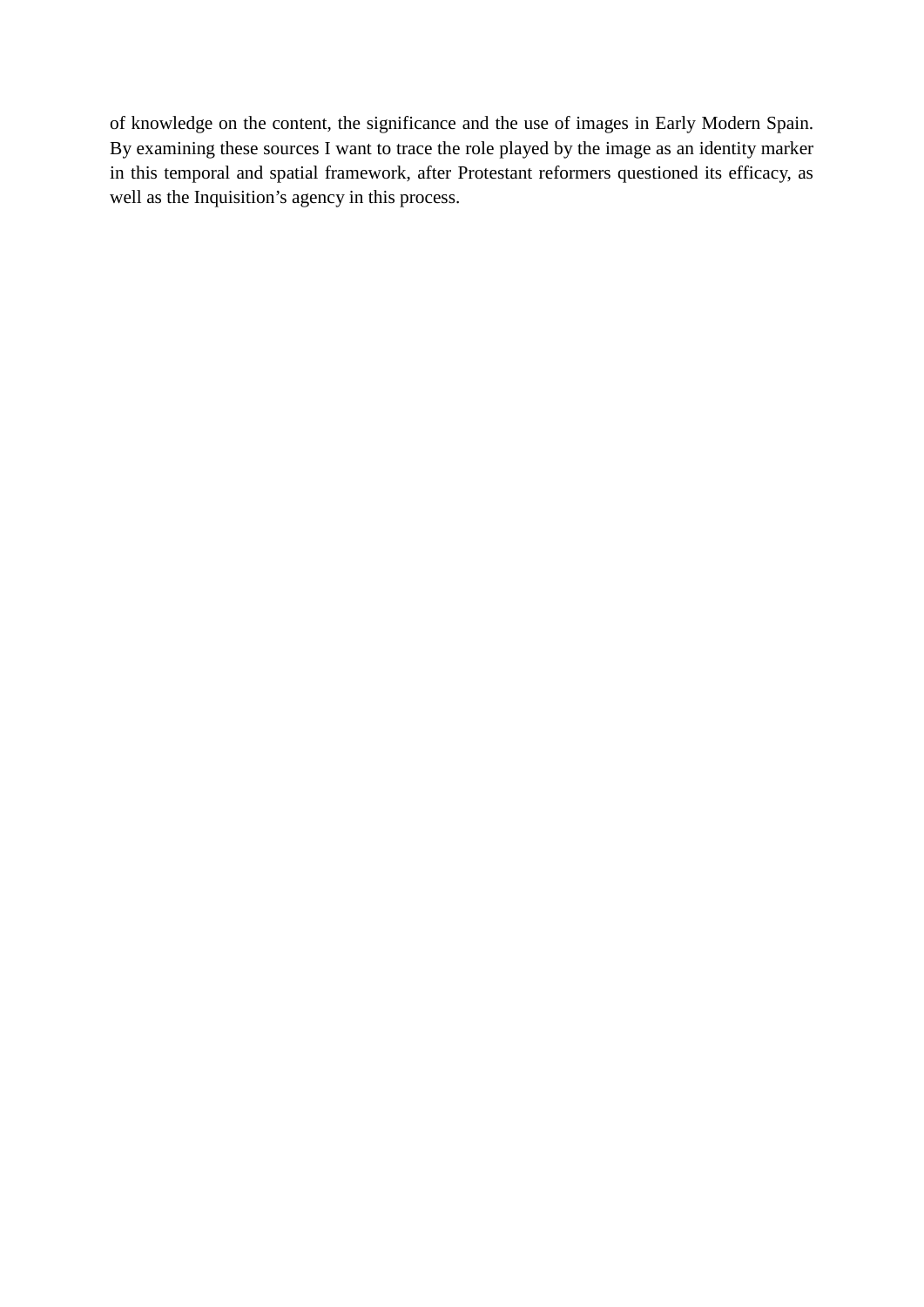#### **Simon Krause-Heiber**

#### **Political Theologies: Jewish Perspectives on Hellenistic Politics**

During the Hellenistic era (330–30 BCE), more Jews than ever were scattered all over the Mediterranean region and the Middle East. Being confronted with various social and political circumstances, those communities had to find individual ways to cope with the demands of living in Hellenistic kingdoms, ruled by powerful dynasties. Since Jewish identity relied heavily on religious laws and traditions with important political implications, the ideologies, interests, and policies of non-Jewish kings posed major challenges for the self-perception of Jewish individuals and groups.

The most severe problem in this regard seems to have been the potential opposition between the monotheistic idea and the modes of government of Hellenistic rulers. Jewish monotheism, as it had developed in Persian times, implied that the one God, creator of the world and ultimate judge of humanity, ruled over his creation with absolute power. Theology, defined as the reflection on the relationship between the natural and the supernatural, could then ask in which way God would execute his rule over the world, or in which way God's reign was related to man's rule over territories and peoples. The Persian king, being perceived as an excellent ruler by most Jews of the time, could be regarded as the one who represented God's ultimate power on earth, acting as the "instrument of God" or the "servant of God" in a political context.

In Hellenistic times, Jews had to adapt this "political theology" according to the respective political circumstances: As I will argue, the extant literary sources reveal various ideas and concepts that helped Jews to participate in social and political life while still maintaining certain identity markers such as the belief in the monotheistic idea. The different Jewish perspectives on Hellenistic politics as reflected in theological literature and (few) other source material, can thus be described as "political theologies".

My talk features some examples of these theologies, all of which try to solve the fundamental theological question of how exactly God executes his will and his reign over the world. While apocalyptic concepts mostly expect God to destroy every human form of government and to erect his own ever-lasting kingdom at the end of days, other conceptions do not rely on eschatology:

The Letter of Aristeas aims to bring Jewish tradition in line with Greek political ethics and Ptolemaic royal ideology. Dedicatory inscriptions from Egyptian synagogues confirm that Jewish communities could integrate the Ptolemaic model of monarchy into their monotheistic concept of God's rule over the world.

Also, the Greek versions of the Book of Esther show that a non-Jewish king could still be interpreted as the instrument of God, his political decisions steered by divine intervention. In this conception, prayers play a major role, as they are illustrated as being both necessary and effective means to evoke divine action.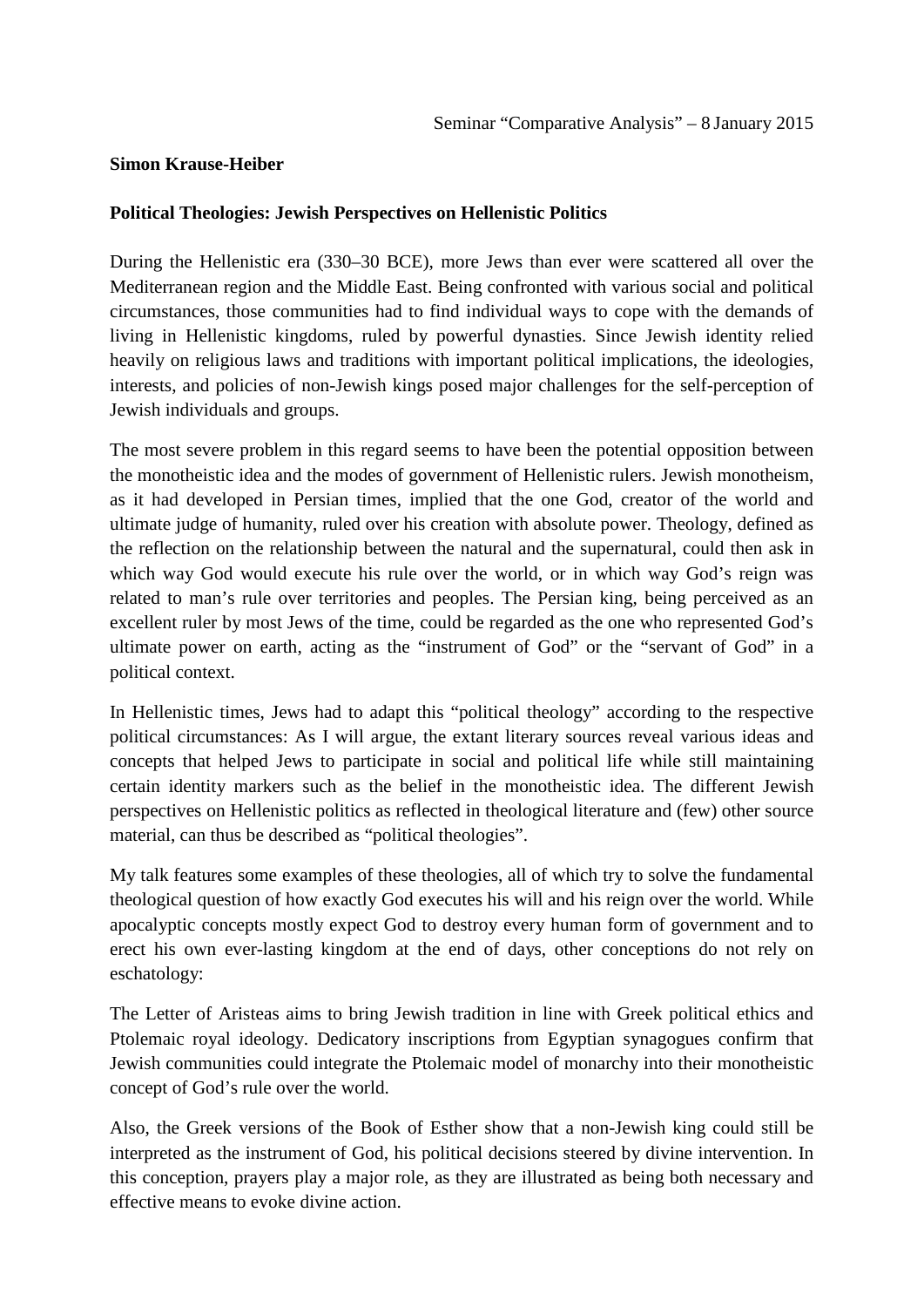These examples demonstrate that Jewish individuals and communities found manifold ways to integrate into the social and political life of Hellenistic multi-cultural societies. This conclusion contradicts the theory that Judaism almost always was perceived and acted as a political opposition to kings and governments, a notion that still dominates the scholarly debate. Compared with this, the main thesis of my dissertation is that Jews developed various political theologies that adapted the monotheistic idea to the respective political circumstances. This gave Jews the liberty to participate in political life while still maintaining important religious identity markers. Thus, the aim of my dissertation is to analyse how exactly these relationships between theology, politics and religious identity played out and developed. Possibly, the study will reveal diverse transformations of Jewish theologies, correlating to the dynamic character of the multifaceted and ever-changing Hellenistic world.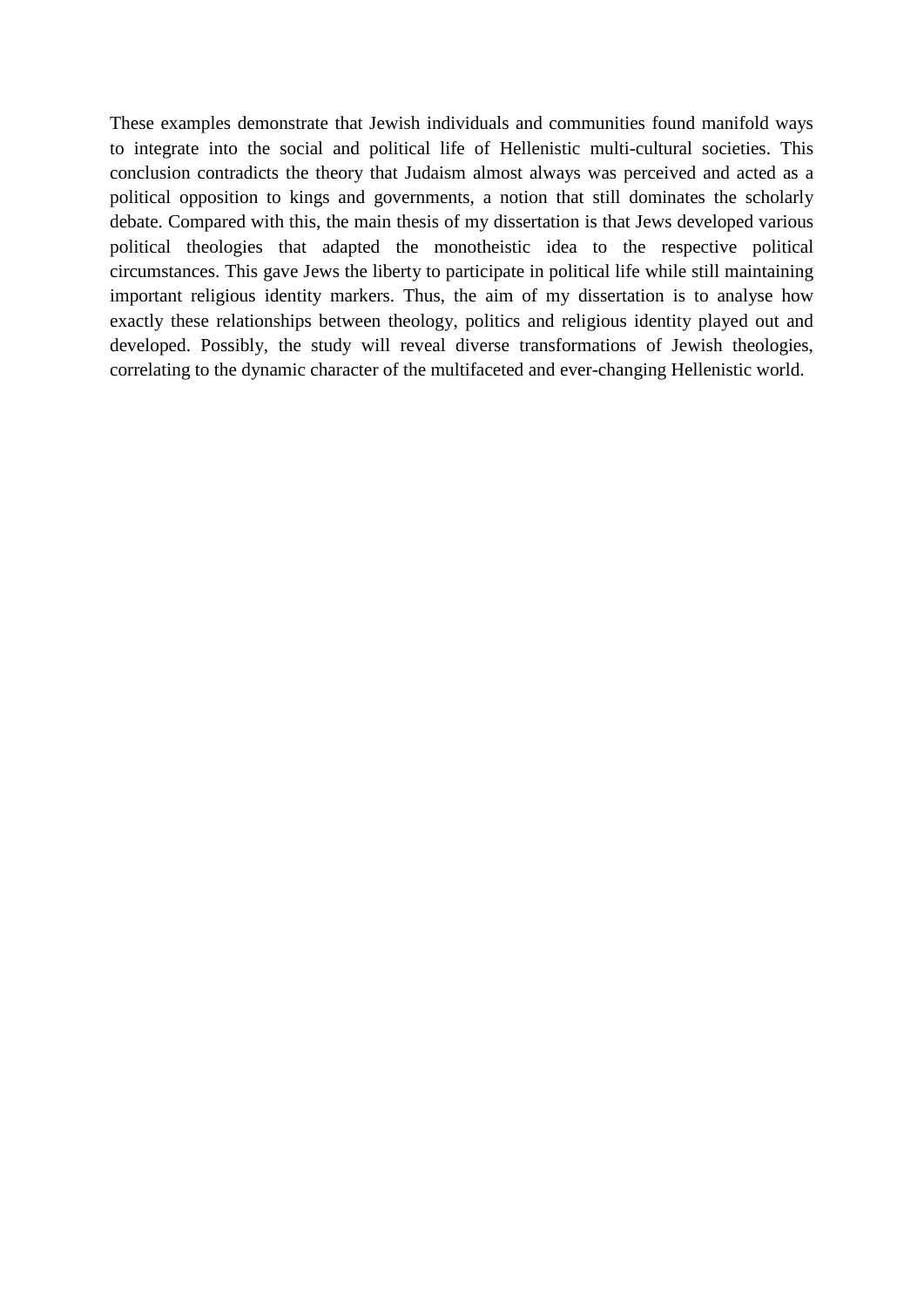#### **Ditte Maria Damsgaard Hiort**

## Altars in the Decapolis region,  $1^{st}$  century B.C.E. –  $5^{th}$  century C.E. Religious remedies **in context: typology, ritual practice, and societal patterns**

Altars played a crucial role in all ancient societies, and to the Romans they were equally as important. Altars were the sole religious remedy, around which all sorts of religious life evolved, and it was furthermore the holiest and most sacred object in antiquity; hence, altars were absolute fundamental in the religious practice. Both the public and private spheres acted as mediators between such remedies and the performing individuals or groups.

It is from the evidence clear that altars came in many sizes and shapes, and often appeared visually very different from each other. Some were monumental, whereas others were portable. Some were cut in marble, but the majority in various sorts of limestone. Blocks could be dressed with inscriptions, many types of iconography, historical and religious symbols. Common to all altar types, large or small, richly dressed or not, was their intended religious purpose. Blood, burnt, libation, corn, food and incense offerings, even occasional human sacrifices, took place on altars throughout all known times. The purpose of altars also differed significantly. Some were meant for private funerary contexts and others were largescale altars, where public ceremonies took place. A significant number of altars were of the dedicational type. One of the largest groups of altars in the Decapolis comprises this type.

This dissertation evolves around the archaeological remains from the cities within the Decapolis; today a large area comprising approximately 13 sites mainly located in Jordan. However, two cities are placed in Israel and at least another three in Syria. Thus, it becomes evident that "Deca", meaning ten in Latin, did not quite cover the minimum 13 cities, which the region most probably in reality consisted of, at least in its last stage. Furthermore, the Decapolis was placed in territories that underwent many changes especially during the Hellenistic and Roman periods. The cities were often involved in wars, saw new kingdoms rise. Shifting powers, cultural and religious diversity, and transformations shaped the cities throughout the centuries.

This paper seeks to give an introduction to the area in question and to the material under survey, some of the inquiries and hypotheses, and how I imagine reaching further conclusions that will enlighten our understanding of religious objects and ritual practice in the region of the Decapolis.

It would seem that the material culture in many parts of the Roman Empire differed significantly from core Rome; the altars too testify to this fact. I will throughout the paper consider in particular one group of material, the so-called horned altars. The body is highly interesting due to its special iconography, based on a symbol deeply rooted in Mesopotamian and Assyrian cultures. This invites us to ask a wide range of questions concerned with aspects of a socio-religious and cultural character. The group of material do on the other hand not only demonstrate the religious differences between core Rome and the Decapolis. Likely,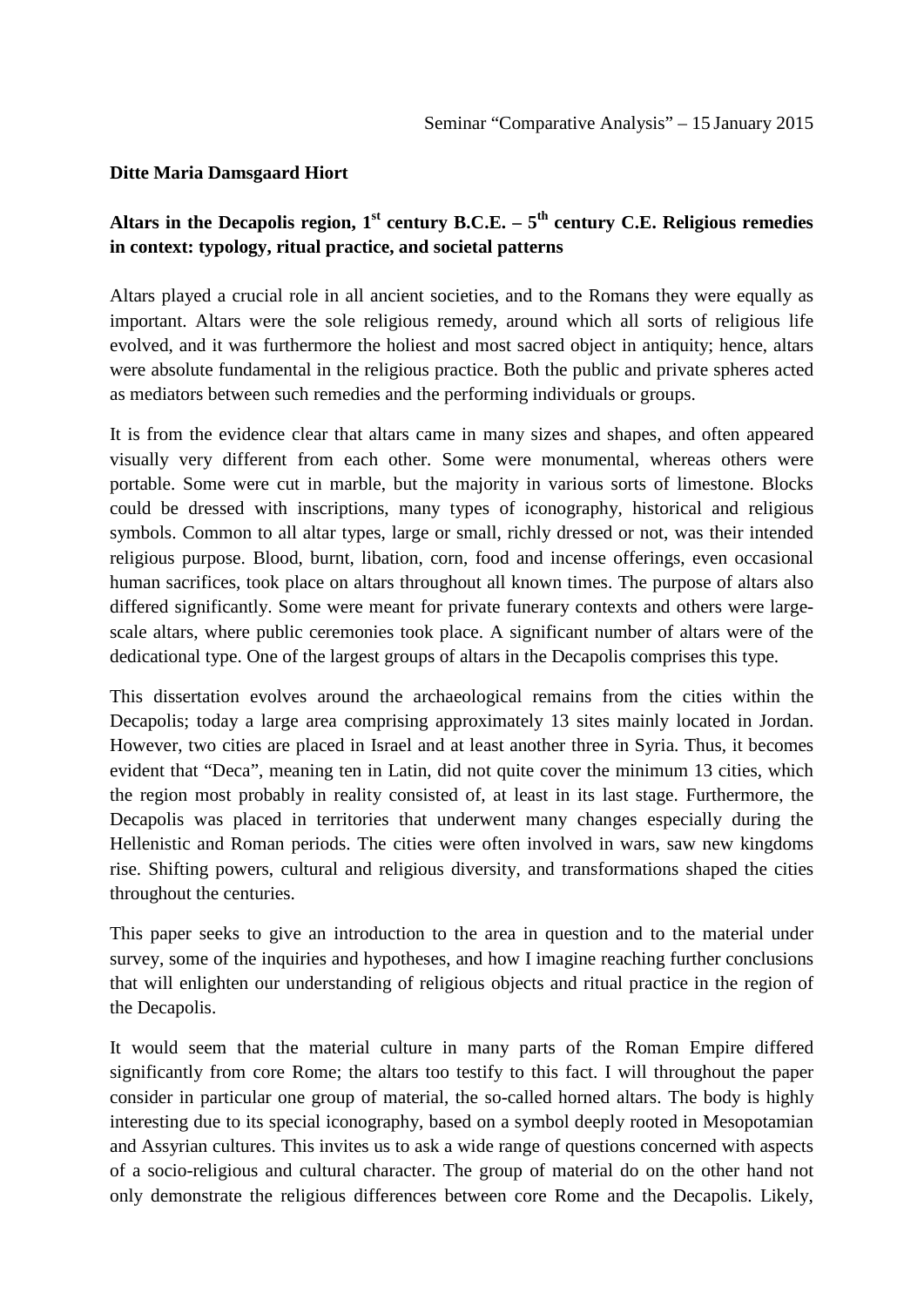certain historical events played a role in choice of iconography in the cities within the Decapolis itself. This point is of particular interest because of the general scholarly consensus that all cities belonging to the Decapolis had a great need of expressing their "common" Greek heritage.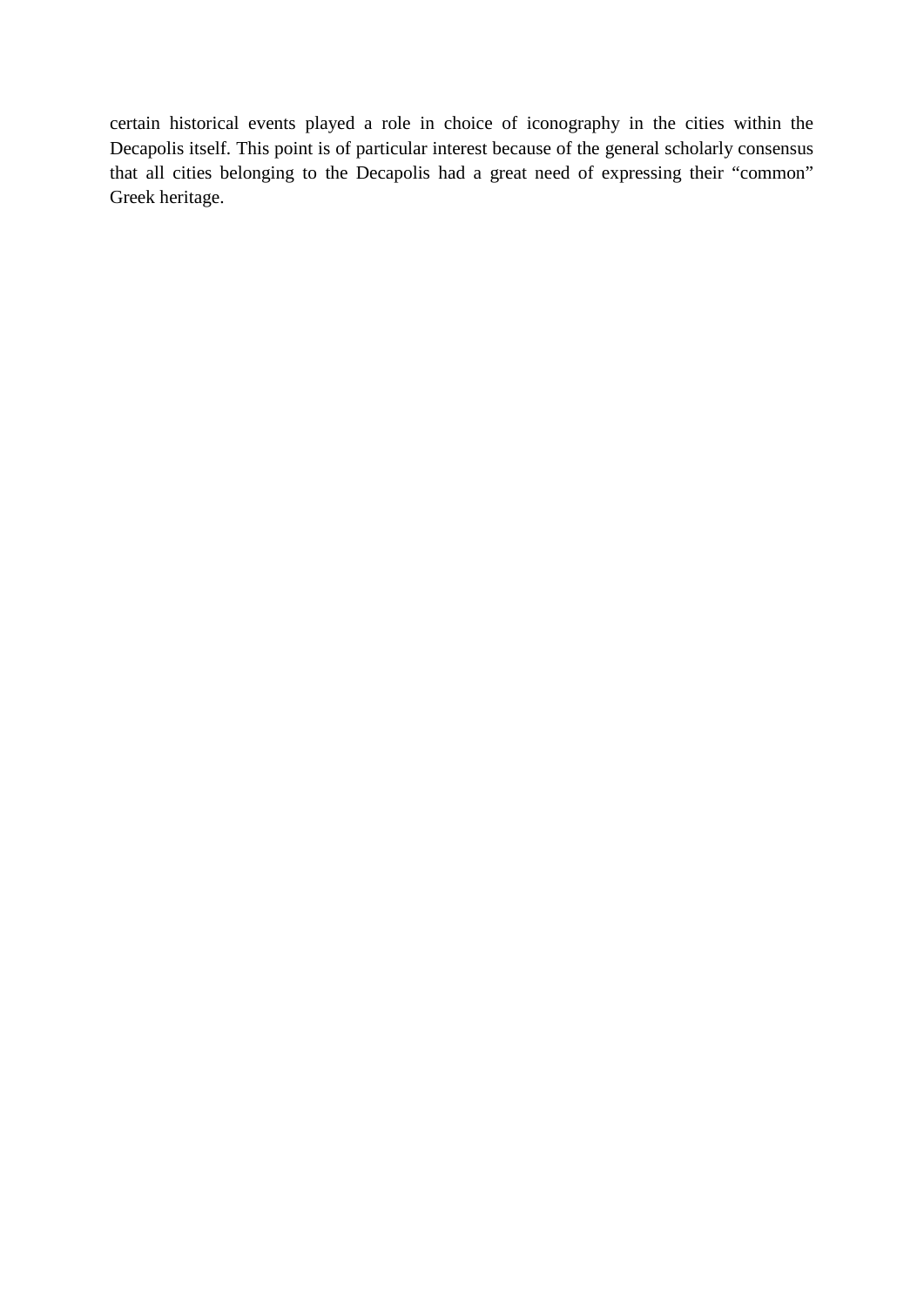#### **Tim Felix Grünewald**

## **Causewayed Enclosures of the Funnel Beaker Culture: The Meaning of Ritual, Cult and Religion in restricted Areas**

Enclosures – areas surrounded by ditches, palisades and/or walls – are known as archaeological remains of different prehistoric and historic societies since the beginning of agriculture, settlement and complex social structure. A special form is the socalled "causewayed enclosure" that occurs probably at first in the  $5<sup>th</sup>$  millennium BC and spreads from a core area in the Paris basin into various Neolithic societies. In the  $38<sup>th</sup>$  century BC it reaches the Funnel Beaker culture in northern Central Europe and South Scandinavia. It is characterized by and named after multiple interruptions of the surrounding ditch(es) that are rather to be seen as causeways between ditch segments with a certain function than as entrances.

Differences in the form, size, topographical location, deposition of finds and design of the interior area as well as of ditches with associated elements led to different interpretations of the meaning and actual use of the monuments. At first they were seen as (fortified) settlements, but in the course of time they were also labeled as refuges, corrals, market places, central assembly places and cult places. The latter is of special interest and the basic idea of my research project.

Even though there is a huge diversity in the design of causewayed enclosures and it is doubtful that they were all built for the same reasons or at least used in the same way, it is obvious, that archaeological phenomena with a somehow "cultic" character are appearing repeatedly in different spatial, cultural and temporal context. Palisade structures are suggesting restricted entrance into huge areas without traces of ordinary settlement but with depositions of ceramic vessels, stone tools, human and animal bones. The finds, that are also and especially to be found in the surrounding ditch segments, are intentionally destroyed or deposited without any traces of use, but in most cases not to be seen as usual waste.

My approach is to investigate those characteristics and create a model – as detailed as possible – of ritual activities in causewayed enclosures and their meaning within the life of contextualized societies. Comparative data analysis will illustrate the spatial, temporal and cultural distribution of single characteristics as well as their collective appearance in single enclosures.

The presentation will introduce to the Neolithic, the Funnel Beaker culture and the phenomenon 'causewayed enclosure'. Some traces of presumed ritual activities will be presented right after a short introduction into alternative interpretations regarding the objects. Research problems will be mentioned as well as possible ethnographic comparisons.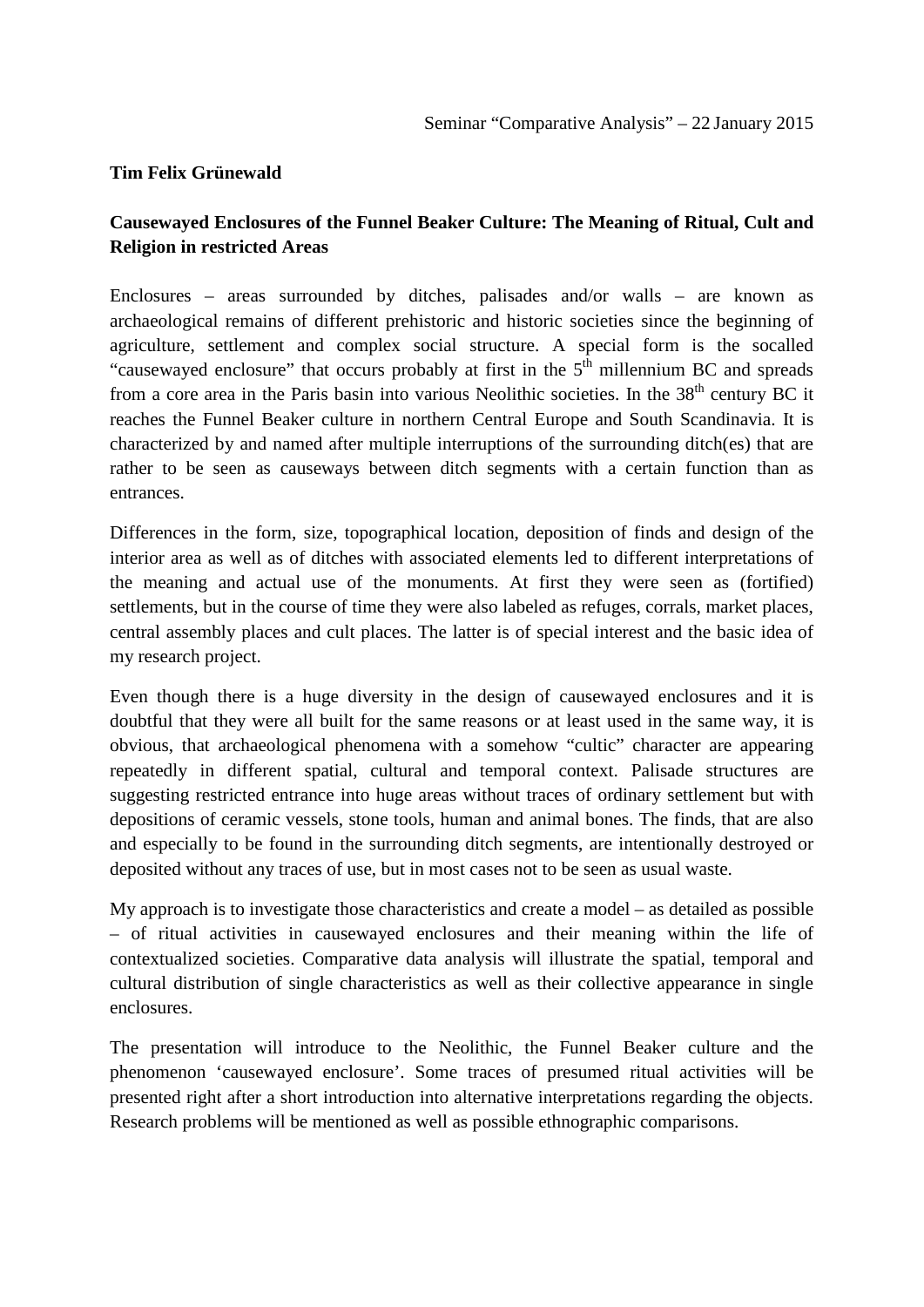### **Anja Lochner**

## **Symbolic power – Symbol power. Celtic "early style" and its ritual and cultic and identity-forming significance**

With the beginning of the La Tène period, the break within Celtic society affected not only the social and administrative structures but caused also profound changes in the ritual and cult of the dead. As evidence of these changes the numerous archaeological finds, which are dated to this period of time, can be used. Unlike in the previous Hallstatt period, the ceramic loses its value as a symbol or ornament carrier. Mainly metal objects such as weapons, jewelry and vessels are now equipped with the new presentation respectively ornament shapes. The Celtic artisans of 5th century BC constructed complex plant ornaments, the smallest detail thought out bow pattern and circle pattern. Furthermore, they created bizarre masks and grotesque grimaces. These occurred as a defining element of the figurative decoration. This art style was described in 1944 by Paul Jacobsthal as "early style" and lasted into the early decades of the 4th century BC.

In the 1990s, archaeologists rediscovered by aerial survey a Celtic grave mounds in the vicinity of the Hessian Glauberg. But they could not have guessed which archaeological "treasures" the grave hill sheltered. Among other burials a well-equipped body burial of a man and an almost completely preserved, life-size sandstone figure were found. Soon the archaeologists became aware of parallels between the costume of the figure and the dead.

In addition to similar armament and armor both the statue and the dead wore a so-called "Mistletoe Crown". The crown of the dead was probably made of leather and wood and accompanied him to the afterlife. This motif is known not only from the Glauberger grave mound. Among other things, archeologists found the design on a mirror from the "princesses grave" of Reinheim (Germany) or as an application on a spouted jug from a grave of Dürrnberg (Austria) as well as on the so-called "Pfeiler von Pfalzfeld" (Germany). It seems that the symbol of the "Mistletoe Crown" was an important motif, which belonged to this period of time at the transition between the Hallstatt period and the La Tène period. The main distribution area of this symbol is located in the Rhineland. However, findings from the South of France, Austria and Bohemia are known.

A temporal focus of the project lies on the transition from Late Hallstatt period to early La Tène. Stylistic, spatial and temporal comparisons should allow a better understanding of the religious and cultic imagery of the Celts and a closer examination of the identity and selfrepresentation of the Celtic elites.